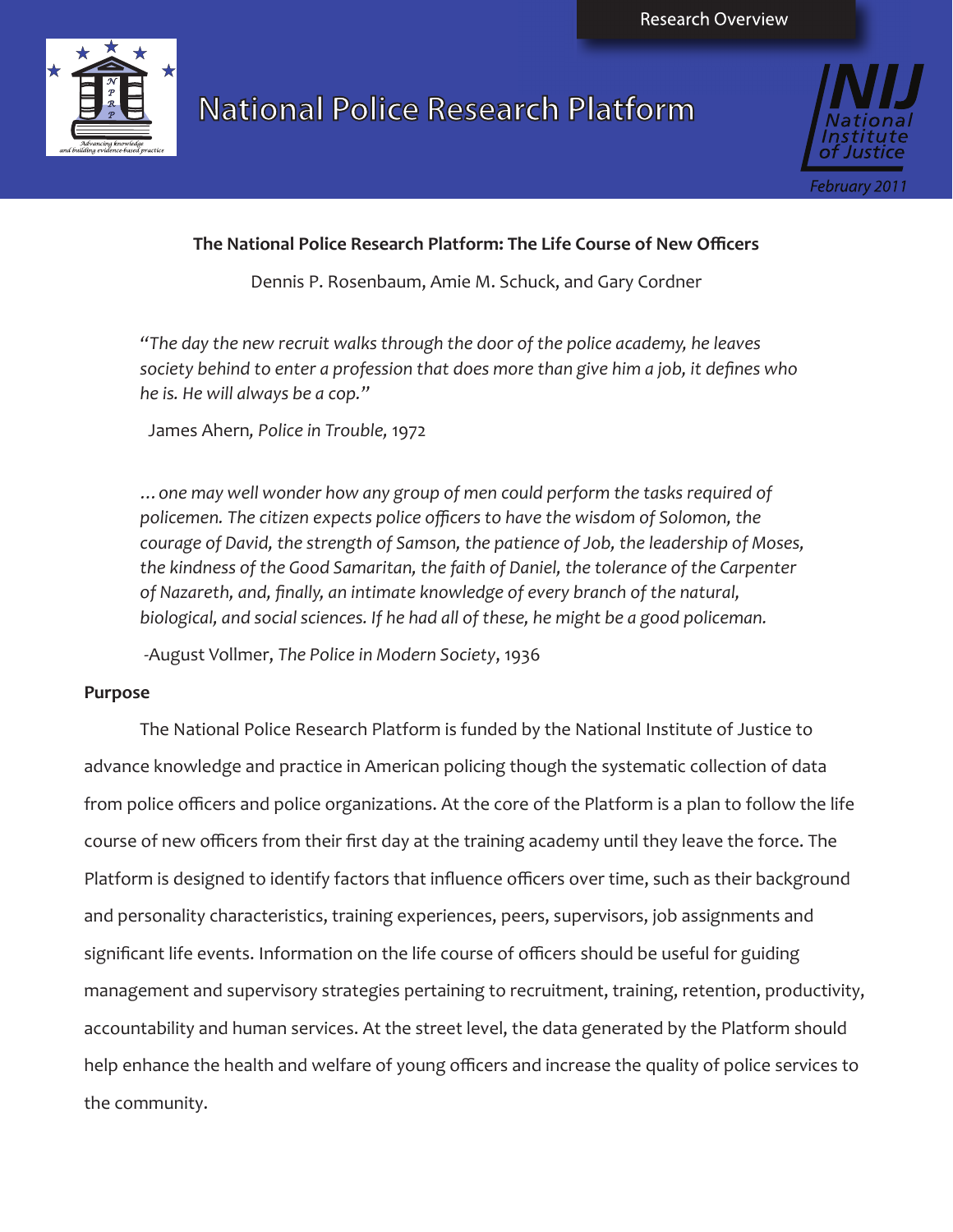# **The National Police Research Platform**

**The National Police Research Platform was developed as a vehicle to continuously advance our knowledge of police organizations and their employees and to provide regular and timely feedback to police agencies and policy makers nationwide. In doing so, the Platform is expected to advance both the science of policing and evidence-based learning organizations. This project was supported by Award No. 2008-DN-BX-0005 awarded by the National Institute of Justice, Office of Justice Programs, U.S. Department of Justice. The opinions, findings, and conclusions or recommendations expressed in this publication/program/ exhibition are those of the author(s) and do not necessarily reflect those of the Department of Justice.** 

The need for this information has never been greater. As the "baby boomers" retire in large numbers and our society becomes increasingly multi-cultural, the police workforce is rapidly changing in terms of gender, race/ethnicity and age. Management needs to understand the new cohort or "Generation Next" – who are these new recruits? What draws them to policing? What are their expectations? Are they cut out to handle the job? Can they cope adequately with the stress that the job inevitably brings, and will they be able to avoid the pitfalls of their predecessors? Will they stay and be part of the profession or leave after two years for a new career? These key questions beg for answers.

At a more basic human level, the stressors of police work need to be better understood. What takes some officers from being happy, healthy and optimistic to being cynical, pessimistic, angry, burned out and depressed? What takes some officers from having healthy relationships with friends and family to being emotionally distant, isolated, and unable to communicate with loved ones? Officers need skills not only for physical survival, but for what Gilmartin (2002) calls "emotional survival." Both careers and personal lives are in jeopardy if young officers are not prepared for this line of work. The Platform will seek to identify the changes that occur in officers and the factors that contribute to these changes for preventative purposes. We hope to identify personal and environmental factors that can predict career course trajectories and behavioral outcomes such as work-life balance, work productivity, rule violations, risky behavior or accidents, the quality of police-citizen encounters, job satisfaction, and commitment to the organization. The Platform should be able to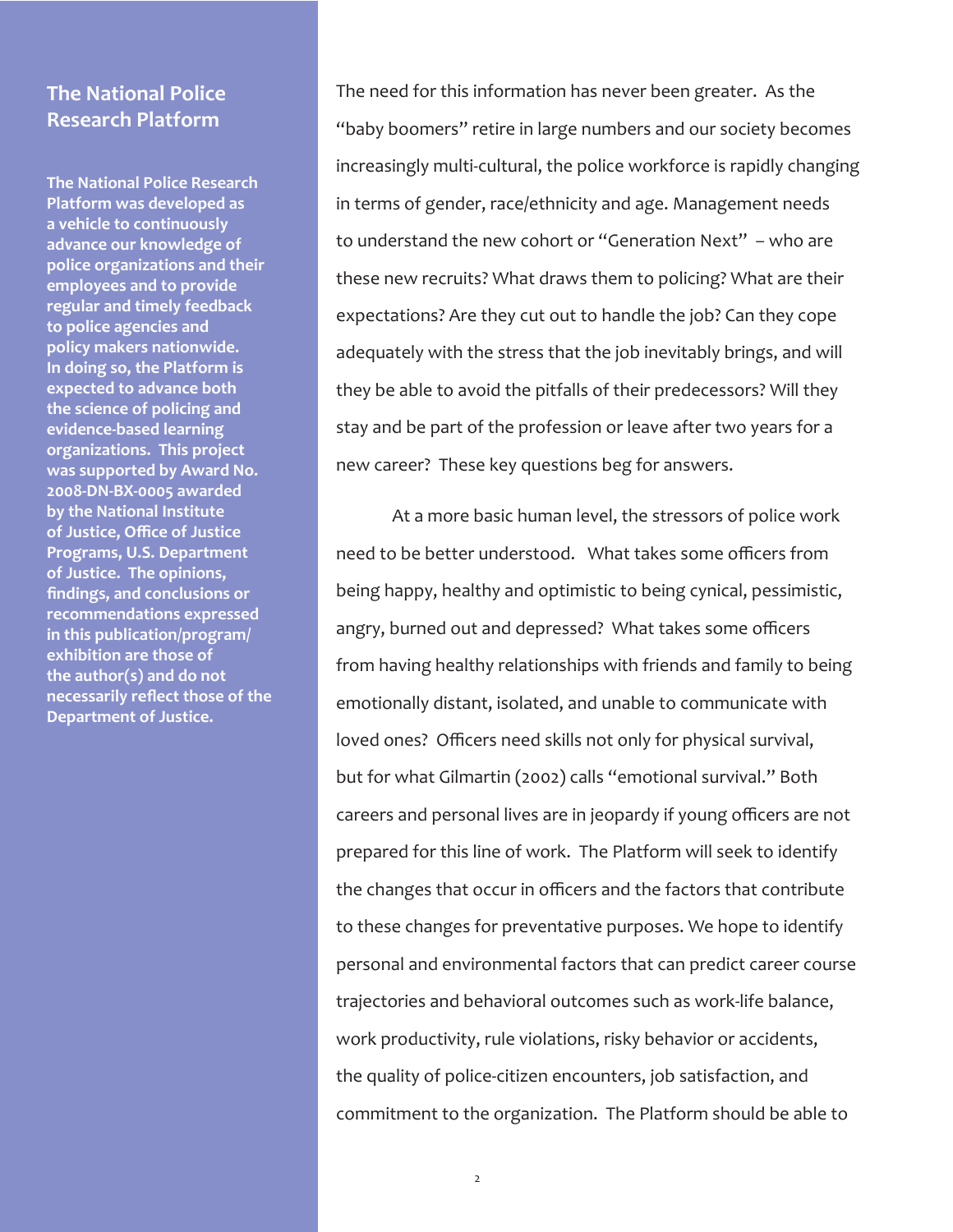identify key periods where agency intervention might have the largest effects (e.g., recruitment, selection, training, probationary supervision). If evidence-based interventions are in place, these outcome measures should show improvement over time.

#### **The Limits of Prior Research**

When we turn to the research literature for insight about the developmental life course of police officers, we are left empty handed. Considerable research has been done assessing the impact of police strategies and tactics on crime and to a lesser extent on police attitudes, but change in the lives of police officers remains unexplored. Unlike studies of public health or the military, law enforcement personnel have not been followed over time. The bulk of quantitative studies of the police are cross-sectional surveys, at one point in time. Case studies and qualitative interviews have generally focused on a few individuals in one department at one point in time. This situation leaves a substantial void in our scientific knowledge of what police officers experience. Former and current police officers have been left with the burden of writing books about their experience. While these narratives and "war stories" provide rich insights into the world of policing, they cannot be easily generalized to persons beyond themselves. Aside from numerous anecdotes, we know very little about how police officers change and develop from being a rookie to being a two-year, five-year or 10-year veteran, nor do we know what factors are responsible for positive and/or negative trajectories over time. As part of the National Police Research Platform, we are conducting a prospective longitudinal study of officers that will hopefully answer questions that could not be answered by prior research.

#### **Theoretical Framework for Understanding the Life of Police Officers**

The longitudinal study of police recruits is guided by several complementary theories of human behavior; namely, developmental, ecological, organizational, victimization-stress, and life course theories. Each provides a unique perspective on change that is important.

**Developmental theories.** The Platform will examine stability and change within individuals as they development as human beings. Developmental criminology (Loeber & LeBlanc, 1990) and developmental crime prevention (Farrington & Welsh, 2007) provide relevant insights about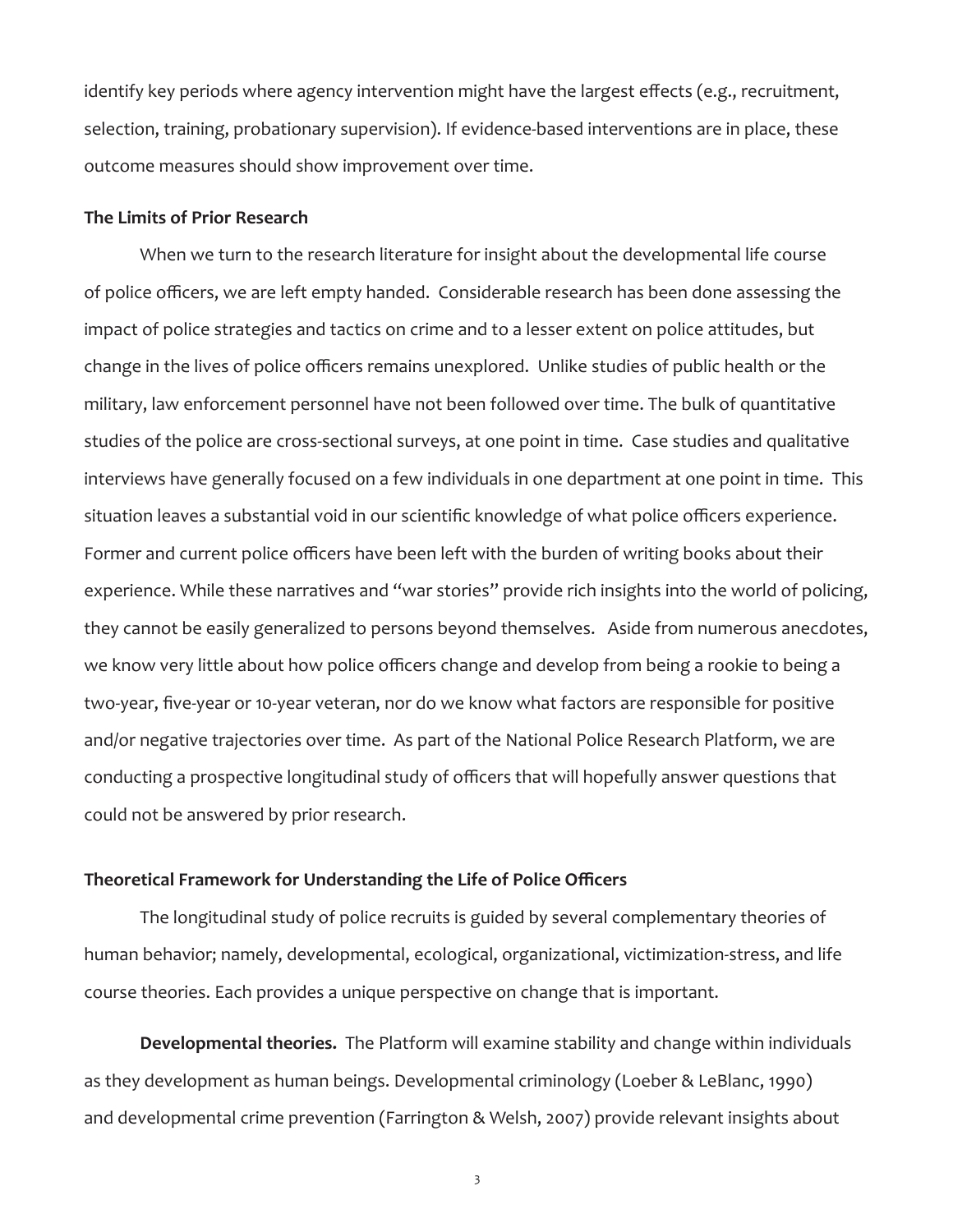the stability of deviance and the predictable influence of childhood and adolescence factors. The Platform will look at officers' backgrounds to document basic risk and protective factors that may shape who they are and how they police, such as family, neighborhood and friendship patterns during their formative years. Their established views of right and wrong, of human nature, of how to resolve conflict between people, as well as their early bonding to conventional institutions of social control and support may explain their current behavior on the job. However, recent transitions in their lives as new police officers, such as marriage and job assignment, may contribute to internal changes within individuals (see life course theory below).

**Ecological theories.** The Platform also applies an ecological approach to understand how these officers are embedded in various social systems, from family and friends to work groups – what Urie Bronfendbrenner (1979) calls the microsystem, mesosystem, exosystem, and macrosystem. Behavior is likely shaped by peer norms in the workplace, but also by the influences of parents, spouses, children and friends.

**Organizational theories.** A number of well-established organizational theories can help us understand how organizational dynamics within police agencies might affect individual employees (Roberg & Kuykendall, 1990; Cordner & Scarborough, 2007). For example, the classic "human relations" school of Douglas McGregor (Heil, Bennis, & Stephens, 2000) and the more recent procedural justice model by Tom Tyler (e.g., Tyler, Callahan, & Frost, 2007) suggest that officers' job performance, job satisfaction, commitment to the organization, and adherence to rules are likely to be influenced by whether the organization is able to meet their complex personal and professional growth needs and values (e.g., fairness, recognition, respect, voice). The quality of decision making and treatment of employees by management, such as disciplinary practices and supervisory responses, are critically important in shaping employees' views of the organization and their own behavior.

**Victimization and stress theories.** Policing is a psychologically stressful job and can affect individuals differently. Drawing on stress, victimization, and coping theories (see Taylor & Stanton, 2006), officers can be viewed as victims who experience an array of negative events – they face difficult and sometimes life-threatening situations; many work in punitive settings with uncertain futures; and with their changing work schedules, many struggle to balance work and family. So the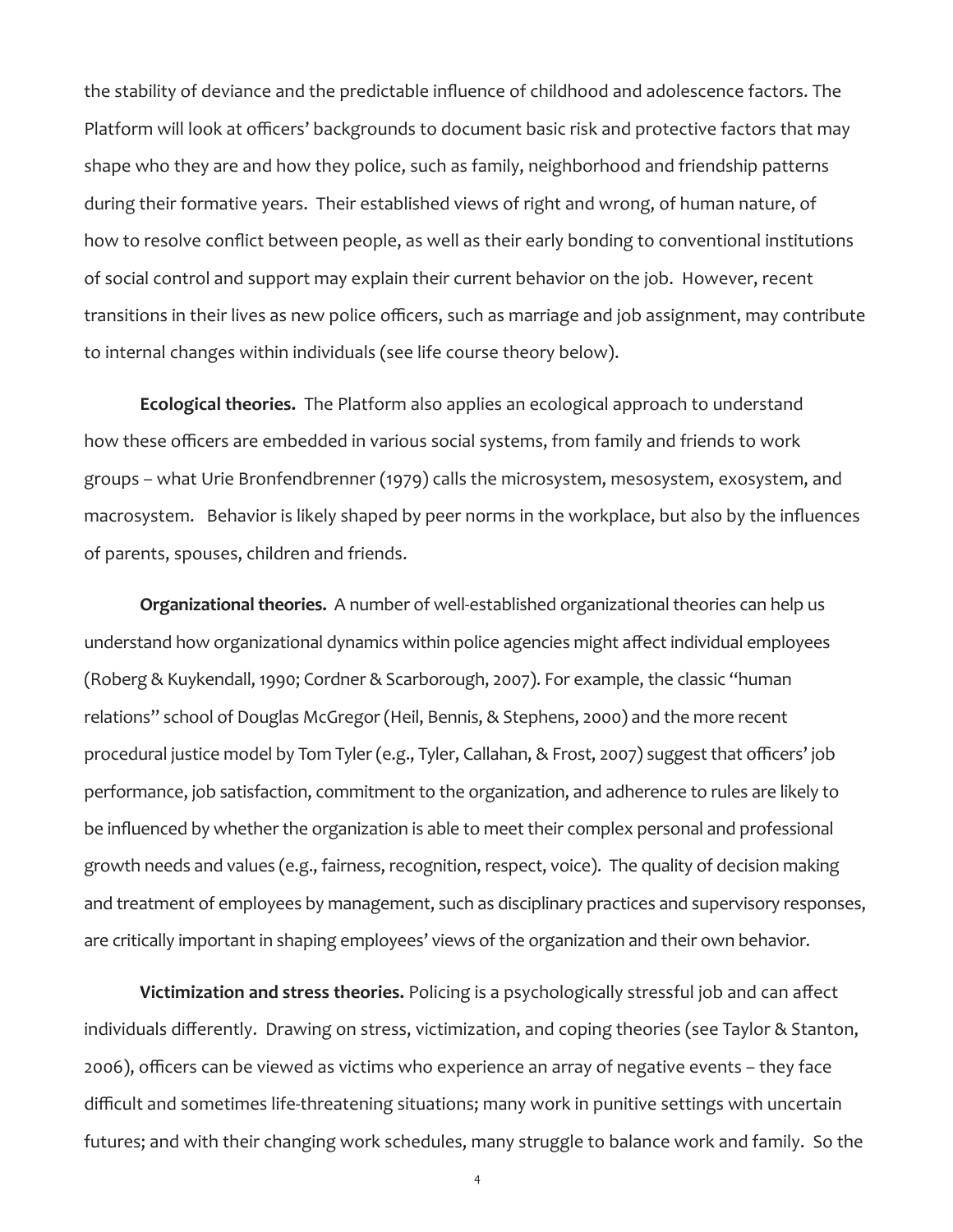Platform team is very interested in studying the types of stress these young officers face and what strategies they employ to cope and adjust. Some coping styles will be more functional and healthy than others. The outcome can be a healthy lifestyle and a rewarding career or burnout, cynicism, troubled relationships and "beefs" on the job.

**Life course theory.** The life course perspective is an ideal framework for studying officers' careers, especially for understanding the factors that may influence young adults. In the simplest sense, the life course refers to the path that an individual follows as he or she ages. This path, referred to as a trajectory, is defined by transitions and significant life events (Elders, 1985,1996). Examples of these for police officers are presented in Table 1.

| Table 1. Examples of the Life Course Framework for Officer Trajectories |                                        |  |  |
|-------------------------------------------------------------------------|----------------------------------------|--|--|
| <b>Transitions</b>                                                      |                                        |  |  |
| • Moving from civilian to recruit                                       | • Moving to a supervisory position     |  |  |
| • Moving from recruit to officer                                        | • Moving from the street to desk job   |  |  |
| • Moving from patrol to detective                                       | • Moving back to street from desk job  |  |  |
| • Moving to a special unit                                              | • Retiring from the force              |  |  |
| <b>Significant Life Events</b>                                          |                                        |  |  |
| • Finding new friends at the training<br>academy                        | • Adjusting to a new role and status   |  |  |
| • Getting hurt on the job                                               | • Being involved in a shooting         |  |  |
| • Receiving a commendation                                              | • Being rejected by a peer group       |  |  |
| · Being disciplined                                                     | • Seeing a dead person or abused child |  |  |
| • Getting a new police partner                                          | • Saving someone's life                |  |  |
| • Getting someone into treatment or<br>away from an abuser              | • Getting married                      |  |  |
| • Having a child                                                        | • Getting divorced                     |  |  |
| • Death of a loved one                                                  |                                        |  |  |
| <b>Individual Characters</b>                                            |                                        |  |  |
| • Demographics                                                          | · Intelligence                         |  |  |
| • Personality                                                           | • Family background                    |  |  |
| • Exposure to trauma in childhood                                       |                                        |  |  |
| <b>Social Context</b>                                                   |                                        |  |  |
| • Organizational culture                                                | • Historical time period               |  |  |

Further, the shape of the trajectory is influenced by individual characteristics, social context, the timing of important life events, and the influence of the trajectories of significant others, such as a spouse, a child, or co-workers. The life course framework is used by Platform researchers to help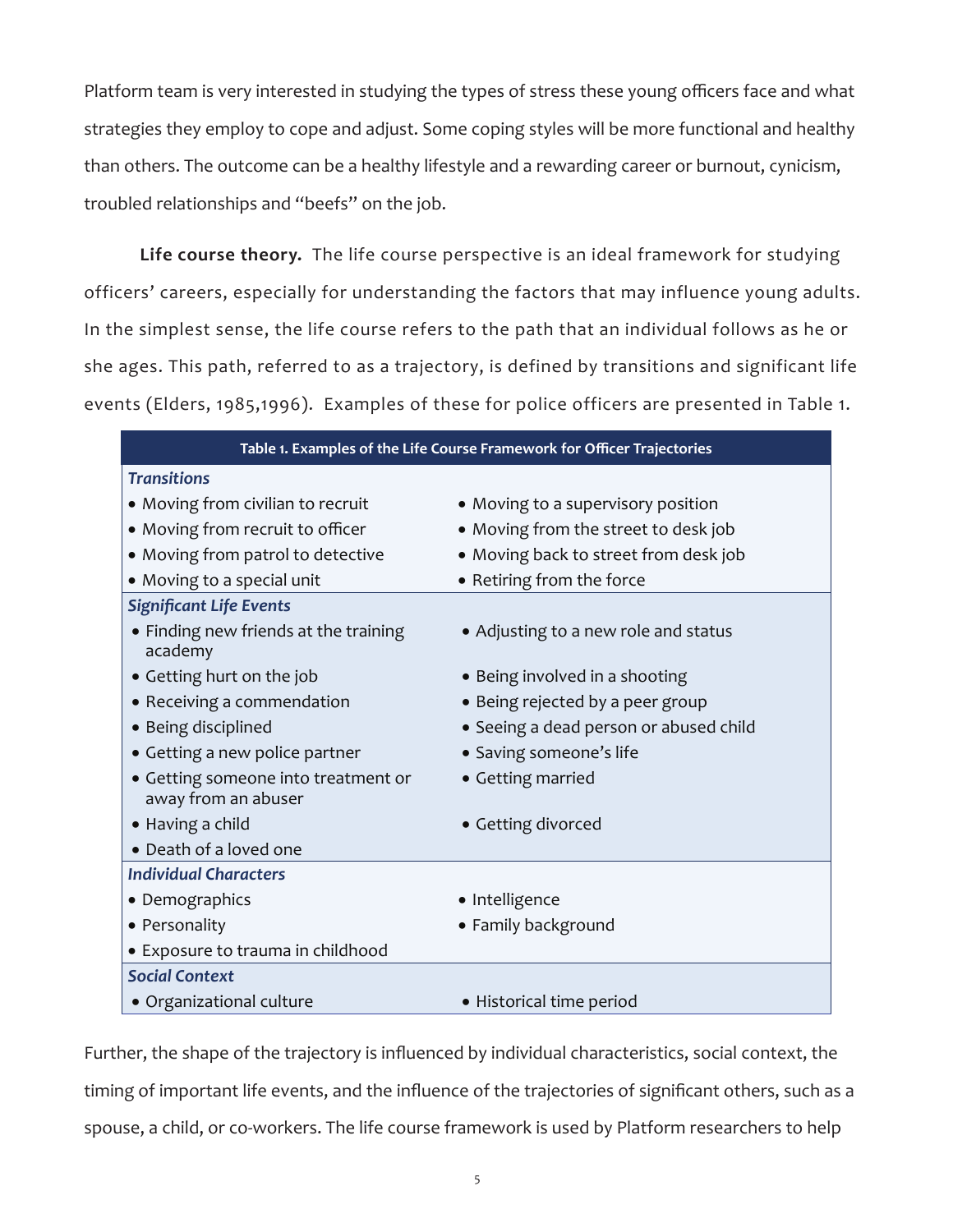identify critical events in the lives of young officers and aid in developing a better understanding of how their careers progress over time and why some experience more favorable outcomes than others. Consistent with what Sampson and Laub (1993) and others have observed in the longitudinal study of criminality, we expect to find both stability and change in the life course of police officers. We also expect that events in adult life, as well as the quality of relationships, will have a significant impact on individual trajectories, independent of developmental histories.

#### **Data Collection Methods**

The sample currently includes more than 500 new officers drawn from two large departments in two states and many smaller departments from a third state. One additional large department will be added in the spring from a fourth state. This report provides a preview of findings from a sample of 227 recruits for which we have collected data on repeated measures before and after their recruit training. Respondents are split somewhat evenly between large and small agencies.

A variety of data-collection strategies are being used to gather information on new officers. For all officers, these include paper and pencil surveys, online journals and training-academy performance records. For some classes, these data will be supplemented with official records on job performance, videotaped scenarios, public-satisfaction surveys, one-on-one interviews, focus groups, and ride-along observations.

#### **Descriptive Findings**

Table 2 presents demographic and background information for the new officers in the study. Most of the officers are white males who have some education beyond high school and have a friend or family member in law enforcement. There are, however, significant differences between the large and small departments. Larger departments have more gender and racial diversity and a greater percentage of officers with advanced degrees than do smaller departments. In contrast, smaller departments were more likely to have married officers, officers with military experience, and individuals who previously served as a sworn law enforcement officer.

**Life Course status.** From a life course perspective, the preliminary results indicate that new recruits are at different stages in their development to full adulthood. For example, looking at living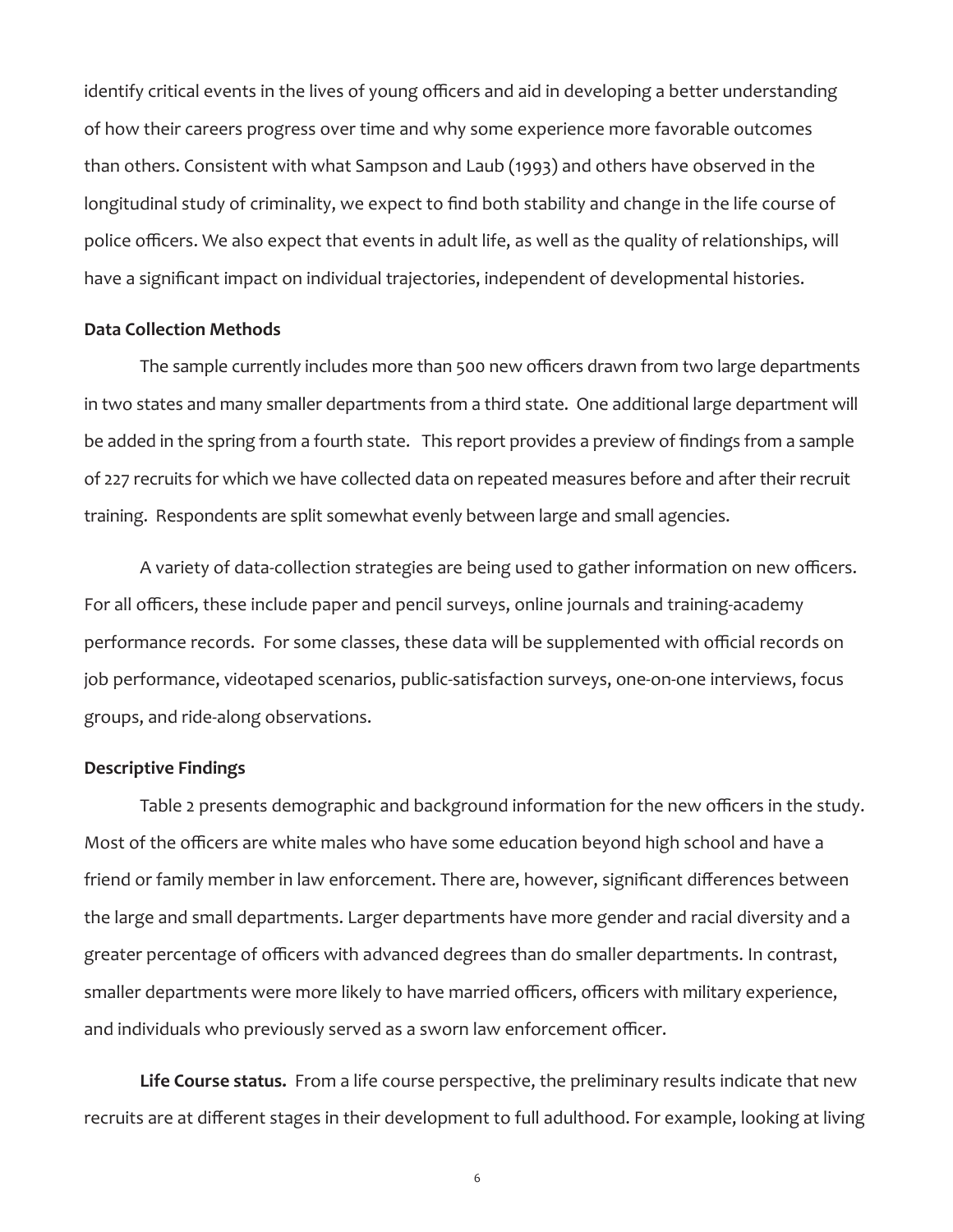arrangements, one in four new officers is still living at home with parents, while one in three is married or living with their own families. Another 28 percent live alone or with friends. These are important arrangements that will likely change over time and may affect an individual's adjustment to life as a police officer.

| Table 2. New Officer Profile (N=283) |                      |                      |  |
|--------------------------------------|----------------------|----------------------|--|
|                                      | Large<br>Departments | Small<br>Departments |  |
| Sex                                  |                      |                      |  |
| Male                                 | 72%                  | 95%                  |  |
| Race and Ethnicity                   |                      |                      |  |
| African American                     | 25%                  | 2%                   |  |
| Hispanic                             | 29%                  | 2%                   |  |
| White                                | 44%                  | 93%                  |  |
| Education                            |                      |                      |  |
| College degree or more               | 61%                  | 26%                  |  |
| Military Experience                  |                      |                      |  |
| Yes                                  | 17%                  | 27%                  |  |
| Prior Sworn Officer                  |                      |                      |  |
| Yes                                  | 11%                  | 15%                  |  |
| <b>Marital Status</b>                |                      |                      |  |
| Single                               | 69%                  | 43%                  |  |
| Married                              | 20%                  | 43%                  |  |
| Living Arrangements                  |                      |                      |  |
| Alone                                | 22%                  | 16%                  |  |
| With spouse                          | 22%                  | 44%                  |  |
| With parents                         | 24%                  | 26%                  |  |
| Family in Law Enforcement            |                      |                      |  |
| Yes                                  | 44%                  | 32%                  |  |
| Friends in Law Enforcement           |                      |                      |  |
| Yes                                  | 83%                  | 89%                  |  |

#### **Justice and Empathy**

Officers are not a "tabula rasa," or blank slate, when they arrive at the training academy. They bring with them various attitudes and beliefs that they acquired while growing up in certain communities - views about people and their circumstances that may influence their approach to police work. For example, the Platform captures new officers' views about fairness and justice in society and examines their tendency to show empathy for those less fortunate than themselves.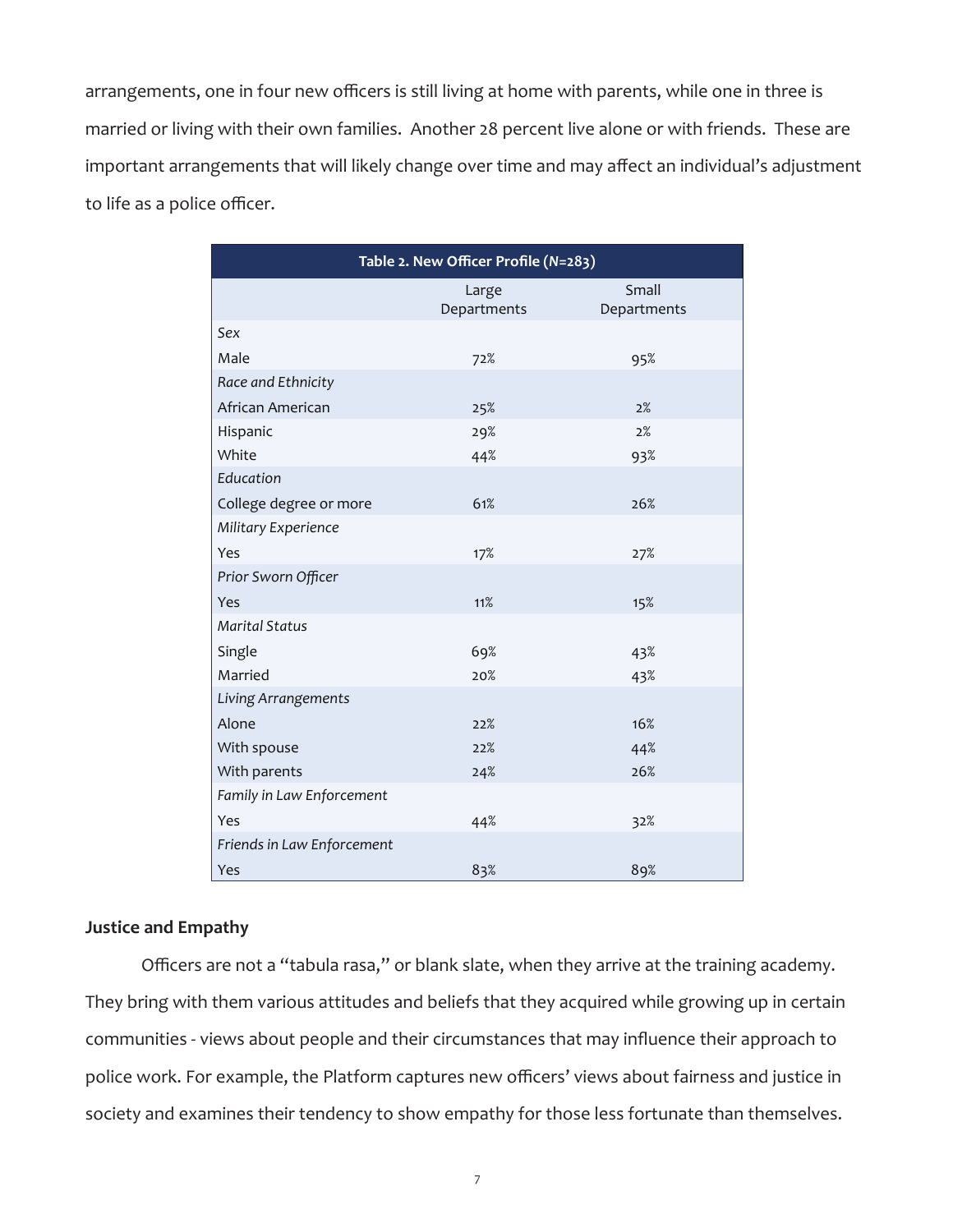The results show that new officers are not all the same. As shown in Table 3, many officers believe that we live in a "just world" and that life is fair, but many do not, and a third group cannot decide. They are also split roughly into three groups on their views of whether historically marginalized groups -- minorities and women -- have been treated fairly by society. Whether these views on personal responsibility and empathy will affect the quality of their services is an empirical question for longitudinal research.

| Table 3. Justice and Empathy for Others                                      |       |                |                 |
|------------------------------------------------------------------------------|-------|----------------|-----------------|
|                                                                              | Agree | <b>Neutral</b> | <b>Disagree</b> |
| "In life, people usually get what they deserve and<br>deserve what they get" | 30%   | 44%            | 26%             |
| "Life is simply not fair for many people"                                    | 33%   | 32%            | 36%             |
| "Overall, minorities have been mistreated by<br>society"                     | 25%   | 40%            | 35%             |
| "Overall, women have been mistreated by society"                             | 23%   | 40%            | 37%             |

# **Personality and Styles of Interacting**

The Platform has measured core personality traits and dispositions that were acquired prior to joining the police force that may have bearing on their job performance. Early results show that new officers are very different from one another on factors such as risk taking, communication style, and emotional control. Table 4, for example, shows a sizable percent of officers are risk takers and unafraid of danger while others are more cautious and thoughtful. Whether one group or the other is better suited for police work has yet to be determined. Clearly, the law enforcement field wants a few good men and women willing to risk their lives, but police administrators (call them "risk managers") also want officers who wear their seatbelts, wear their body armor, do not drive too fast, have few accidents, do not discharge their firearms unnecessarily, and do not generate citizen complaints and lawsuits.

The ways in which officers interact with other people would seem to be critically important for determining their success on the streets. Arguably, officers need to feel comfortable talking to people, to not be too shy, to be able to balance talking and listening, and to be able to influence or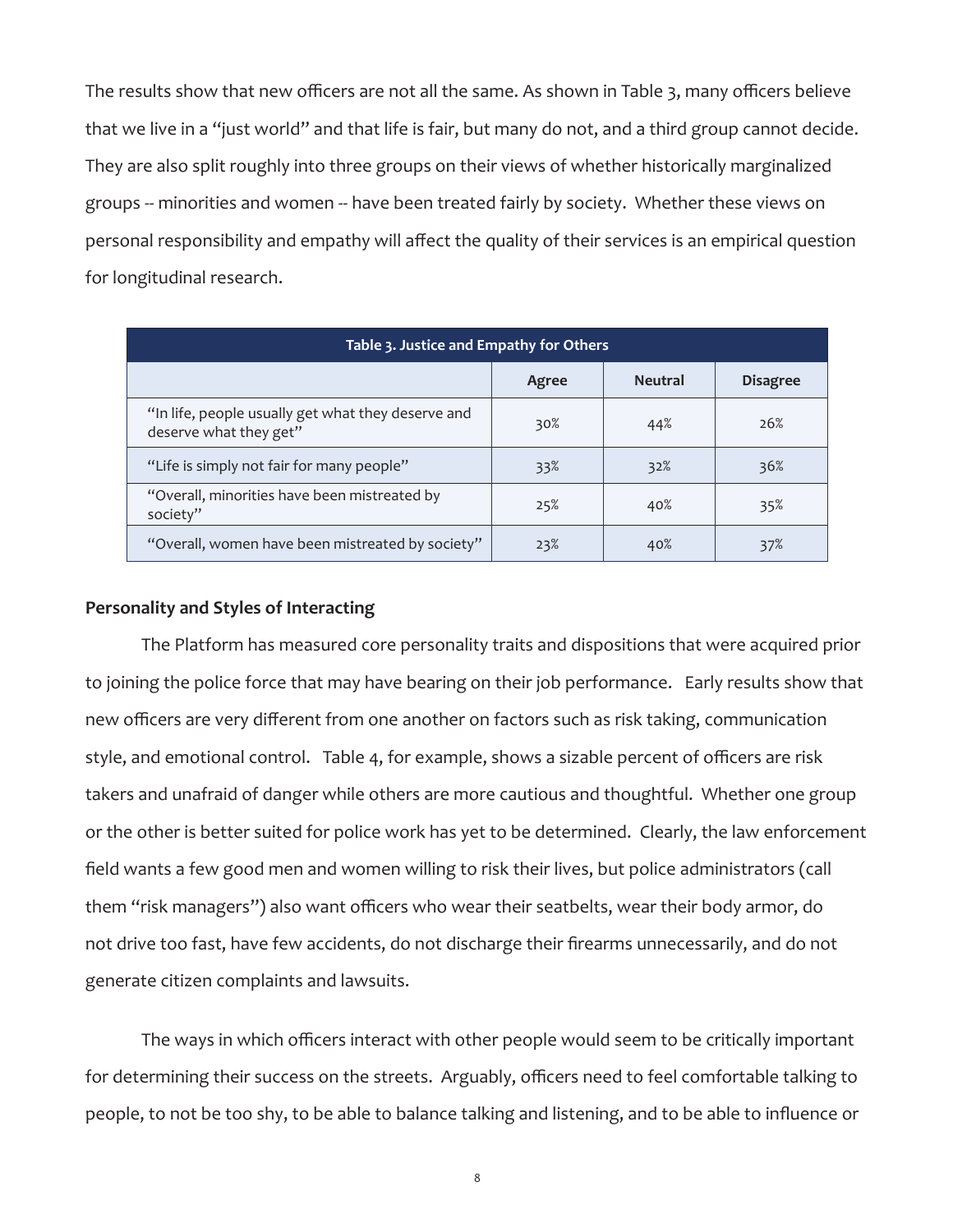control a conversation. Table 5 shows considerable variation among officers in their communication styles and their confidence in social settings. Between one quarter and one half like to do the talking and like to take charge in social situations. But 39 percent expressed distaste for talking – they prefer action instead.

| Table 4. Predisposition to Risk Taking                                          |       |                |                 |
|---------------------------------------------------------------------------------|-------|----------------|-----------------|
| <b>Risky Statements</b>                                                         | Agree | <b>Neutral</b> | <b>Disagree</b> |
| "A sensible person avoids activities that are dangerous"                        | 28.3% | 40.4%          | 31.4%           |
| "I would like to try parachute jumping"                                         | 51.1% | 15.1%          | 33.8%           |
| "When I go on a trip I like to plan my route and timetable<br>fairly carefully" | 38.8% | 38.8%          | 22.3%           |

| Table 5. Communication Style                         |       |                 |  |
|------------------------------------------------------|-------|-----------------|--|
|                                                      | Agree | <b>Disagree</b> |  |
| "I like to be in control of the conversation"        | 26%   | 67%             |  |
| "When I am with my friends I do most of the talking" | 32%   | 62%             |  |
| "I like to take charge in social situations"         | 56%   | 41%             |  |
| "I like action, not talking"                         | 39%   | 54%             |  |

In social situations some officers will express their feelings and some will not, and they seem willing to tell us where they fall. As shown in Table 6, four in 10 admit that they don't hide their feelings from people and three in 10 are able to express their anger. Whether or not these are winning attributes in police work remains to be seen.

| Table 6. Emotional Expression and Control          |       |                 |  |
|----------------------------------------------------|-------|-----------------|--|
|                                                    | Agree | <b>Disagree</b> |  |
| "I don't hide my feelings or emotions from people" | 41%   | 49%             |  |
| "When I am angry, people know it"                  | 30%   | 65%             |  |

# **Aggressiveness: Causes and Changes**

Aggressiveness during encounters with the public is another factor where new officers differ from one another. Aggressiveness can also be a double-edge sword. We may learn, for example, that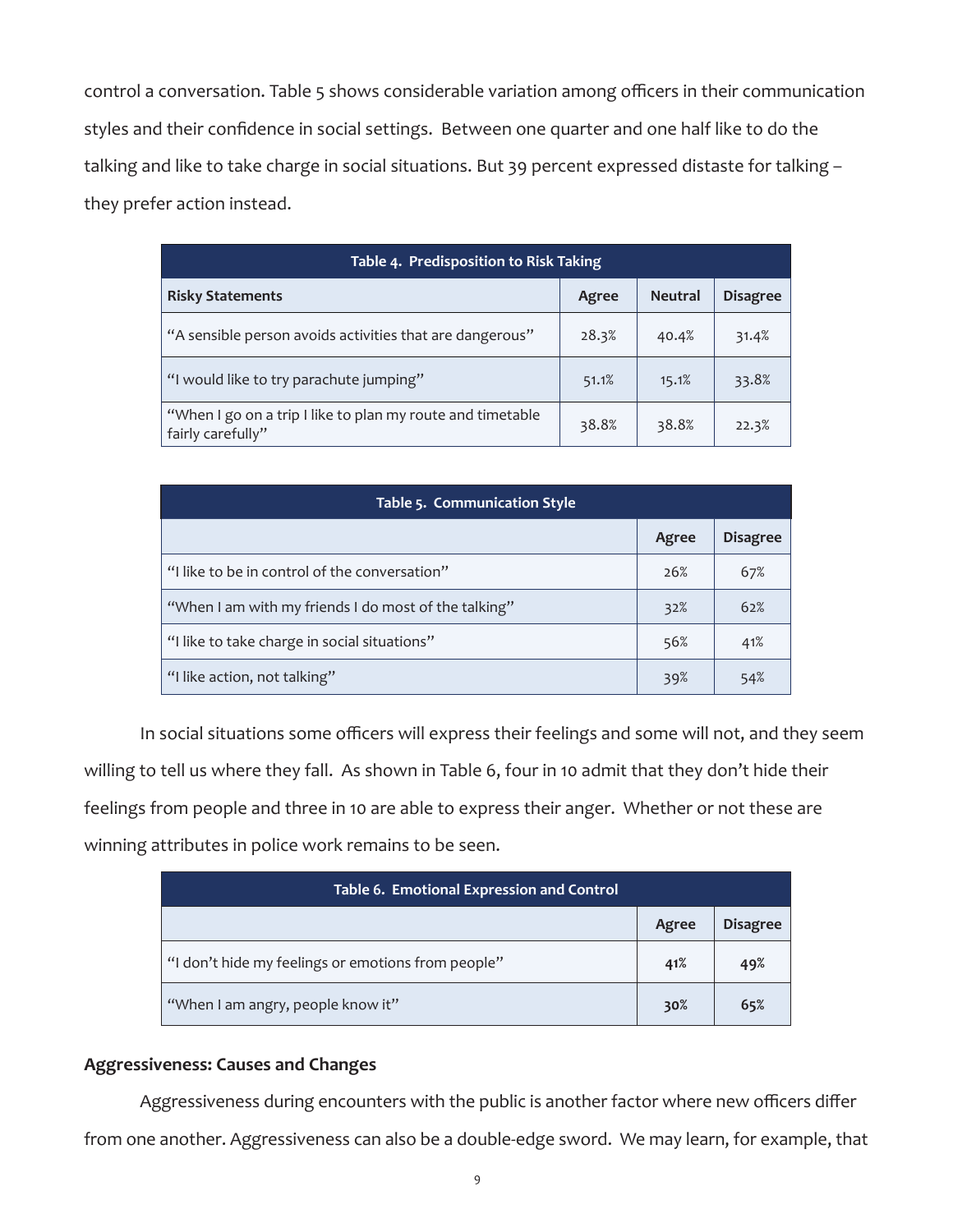aggressive officers make more arrests but also run the risk of getting in trouble because of negative interactions with citizens. Here we explored the factors that contribute to aggressiveness and whether this tendency changes over time. Using the eight items listed in Table 7, an Aggressiveness Scale was created, which was designed to capture both verbal and physical aggressiveness.

| Table 7. Officer Aggressiveness Scale*                                                                                               |
|--------------------------------------------------------------------------------------------------------------------------------------|
| • It is ok to be rude when someone is rude to you.                                                                                   |
| • Being respectful is nearly impossible when you are dealing with a gang<br>member.                                                  |
| • Officers can't be expected to keep their emotions in check when people<br>are disrespectful.                                       |
| • In certain areas of the city, it is more useful for an officer to be aggressive<br>than to be courteous.                           |
| • Police officers are often in situations where it is more appropriate to use<br>physical force than to keep on talking to a person. |
| • Some people can only be brought to reason the hard, physical way.                                                                  |
| • Sometimes forceful police actions are very educational for civilians.                                                              |
| • If officers don't show that they are physically tough, they will be seen as<br>weak.                                               |
| *Higher scores indicate more aggressiveness (1=strongly disagree  5=strongly agree)                                                  |

In the first phase of analysis, we tried to understand why some officers are more aggressiveness than others (see Table 8). The results suggest that department size and being exposed to violence in childhood (measured as how often they saw various types of violence before they turned 18, from 1=never to 4=often) were related to levels of aggressiveness.

Looking at changes in aggressiveness over time we see that the officers reported more aggressiveness after completing the academy training than before they entered the academy (see Figure 1). Officers in smaller departments reported higher levels of aggressiveness when they started training; however, officers in the larger departments had a greater increase in their aggressiveness over time. As a consequence, at the end of recruit training aggressiveness levels were similar for officers from small and large departments.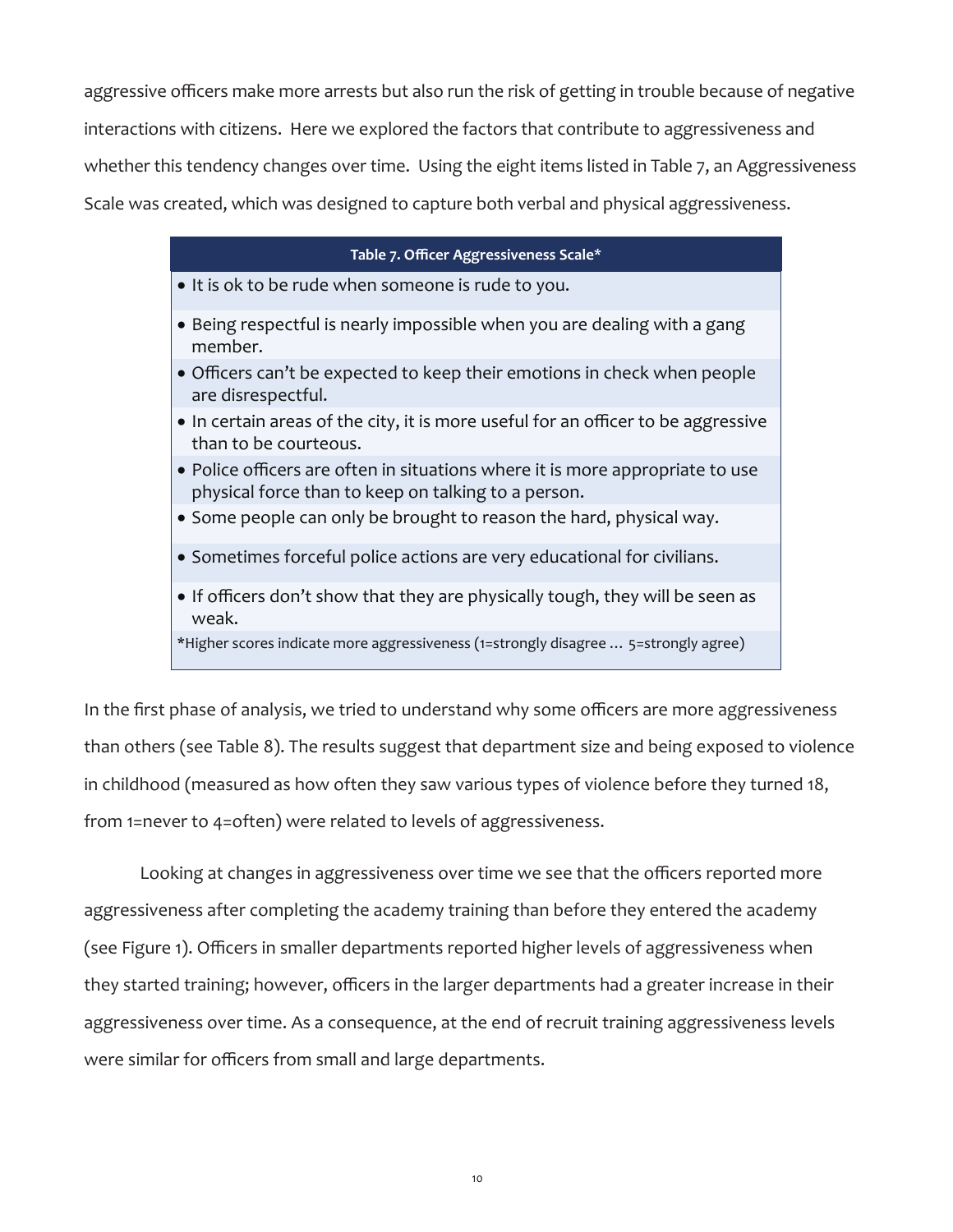| Table 8. Predictors of Officer Pre-Academy Aggressiveness |                           |  |
|-----------------------------------------------------------|---------------------------|--|
|                                                           | Officer<br>Aggressiveness |  |
| Age                                                       | No effect                 |  |
| Education                                                 | No effect                 |  |
| Race and ethnicity                                        | No effect                 |  |
| Married                                                   | No effect                 |  |
| Military experience                                       | No effect                 |  |
| Prior sworn officer                                       | No effect                 |  |
| Family in law enforcement                                 | No effect                 |  |
| In small department                                       | + Increases               |  |
| Exposure to violence in childhood                         | + Increases               |  |



#### **Ethics**

At the pillars of law enforcement are a set of ethical principles that are expected to guide the conduct of new officers and provide public legitimacy for the institution they represent. Honesty and integrity in their daily behavior and fair application of the law are core values in the profession. New recruits were given a list of possible ethical violations by police officers and, in each case, they were asked to rate the seriousness of the violation on a four-point scale from "not at all serious" to "very serious." The violations varied in seriousness. As shown in Table 9,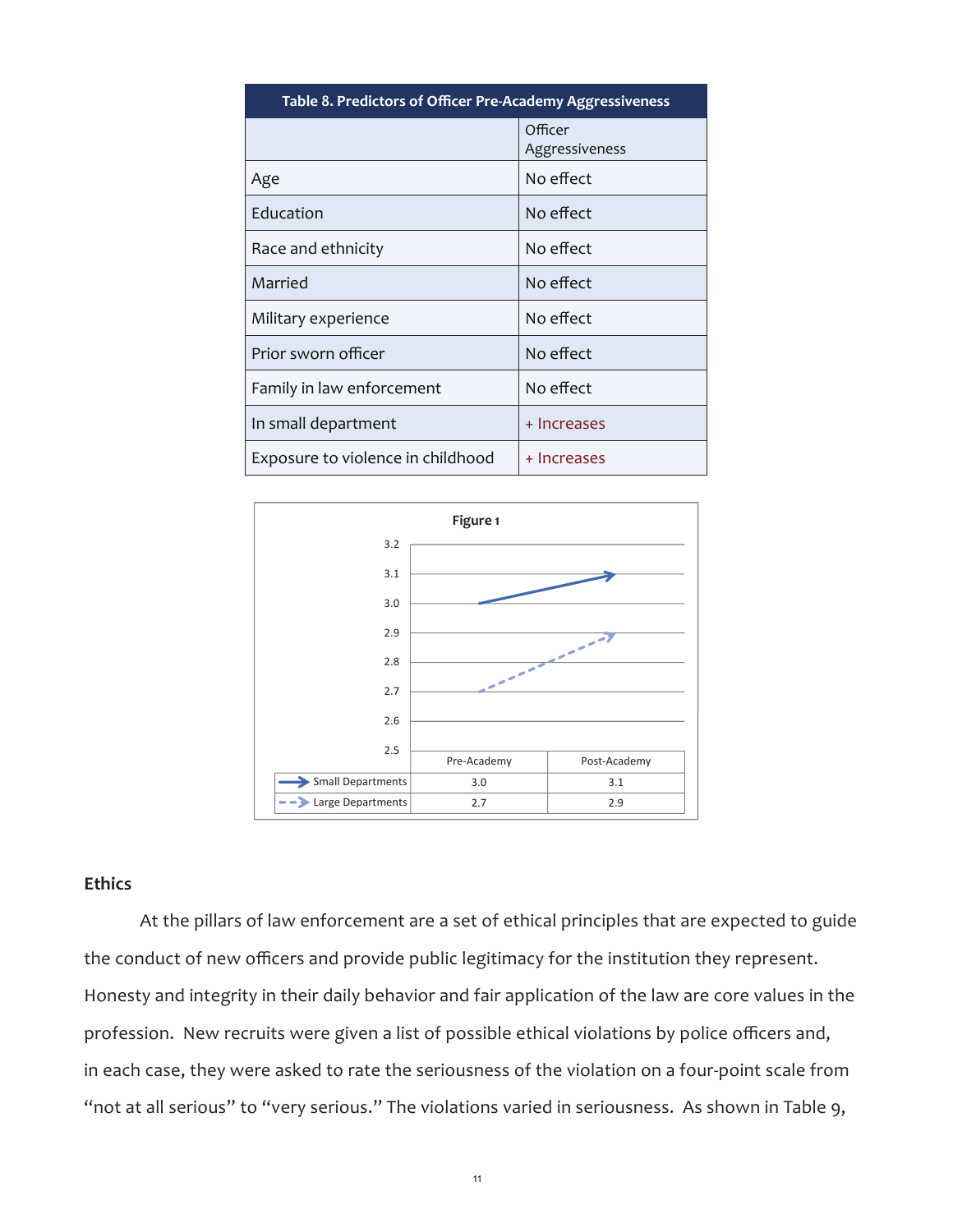officers' evaluation of the seriousness of minor ethnical violations decreased after attending the training academy, as did their evaluations of ethical issues related to covering for their peers. In general, the drop was more pronounced for officers in larger departments than in smaller departments. Thus, police solidarity appears to begin at the training academy before recruits hit the streets. Apparently, officers get the message that they need to hang together and protect one another. This can be a positive disposition, such as coming to the rescue of an officer who is in trouble on the street or showing cohesion as an organization or workgroup. But as history shows, solidarity can also strengthen the "code of silence" or encourage a culture of misbehavior that is difficult to monitor from the outside.

| Table 9. Ethics Questions -- How serious do you consider * (N=225)                                     |                   |                  |                          |                  |
|--------------------------------------------------------------------------------------------------------|-------------------|------------------|--------------------------|------------------|
|                                                                                                        | Large Departments |                  | <b>Small Departments</b> |                  |
|                                                                                                        | Pre-Academy       | Post-Academy     | <b>Pre-Academy</b>       | Post-Academy     |
| Accepting free coffee or<br>food from a restaurant.                                                    | 2.8               | $\downarrow$ -.6 | 2.2                      | $\downarrow$ -.2 |
| Exaggerating facts to<br>obtain a warrant.                                                             | 3.8               | No change        | 3.8                      | No change        |
| Lying to a supervisor to<br>protect a fellow officer.                                                  | 3.9               | $\downarrow$ -.2 | 3.8                      | No change        |
| Covering up an incident of<br>drunk driving by a fellow<br>officer.                                    | 3.9               | $\downarrow$ -.3 | 3.9                      | $\downarrow$ -.1 |
| Inventing an informant for<br>search warrant when you<br>know the guy is dirty.                        | 3.9               | No change        | 3.8                      | No change        |
| Dropping a suspect off in<br>a bad part of town to put<br>that person at risk.                         | 3.9               | $\downarrow$ -3  | 3.9                      | $\downarrow$ -3  |
| *Higher scores indicate a more serious rating of the behavior (1=not at all serious to 4=very serious) |                   |                  |                          |                  |

#### **Stressors on the Job**

The Platform gives considerable attention to stressors that new police officers face given that veteran officers frequently talk about the emotional toll of the job. Five months after leaving the training academy, we gave new officers from one of the large departments an opportunity to tell us how stressful they found eight different aspects of their job, using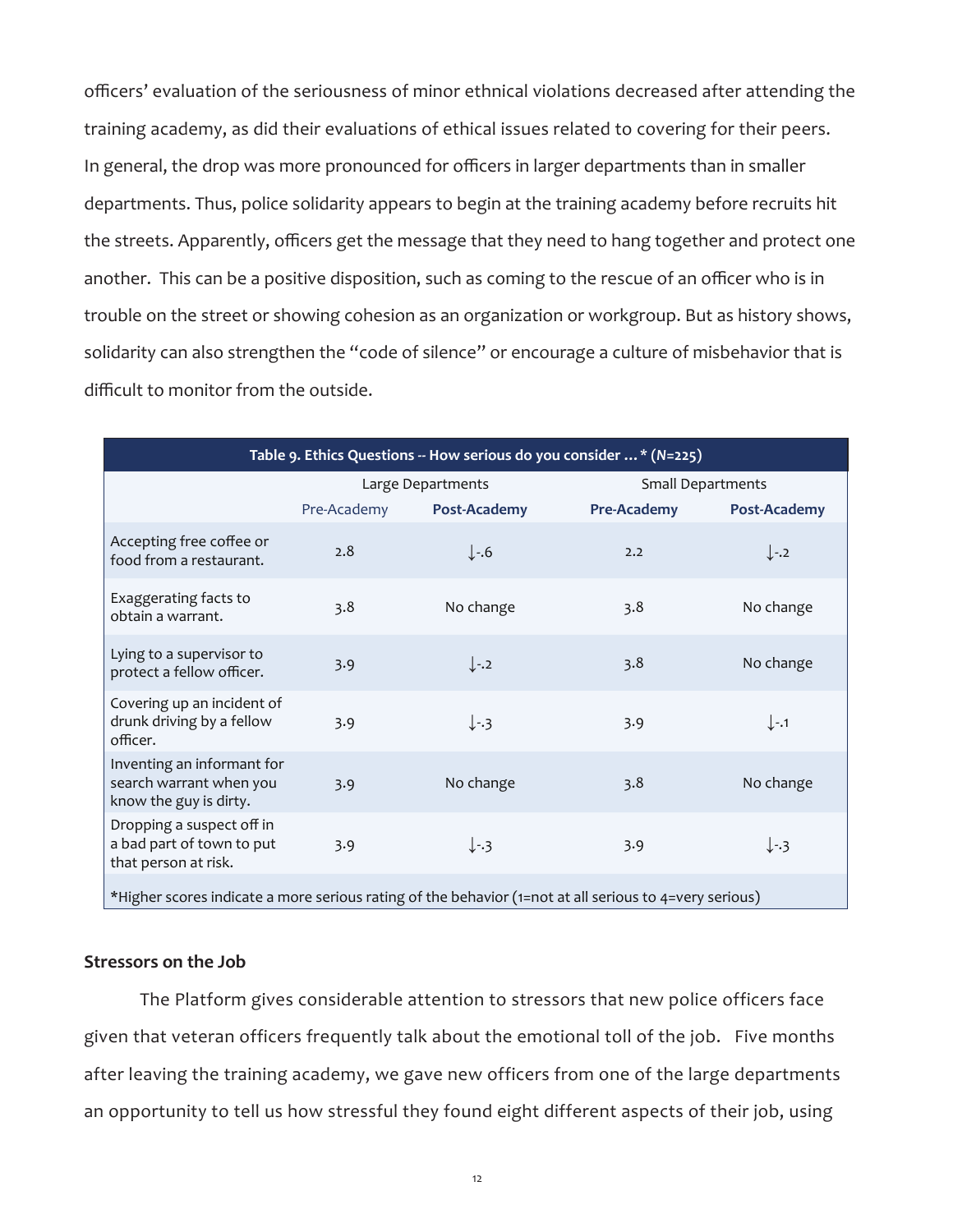a 101-point scale from 0 (no stress) to 100 (high stress). As shown in Figure 2, the potential for danger on the streets received the highest rating at 49.3, followed by working odd hours, reporting writing, balancing work and other commitments, interacting with citizens, getting along with supervisors, following department rules and getting along with co-workers.





# **Coping Strategies**

Research on coping with stress reveals that individuals employ many different coping strategies – some more functional and helpful than others for alleviating stress. We are beginning to learn about how different officers cope with stressors in this profession. Figure 3 shows a few examples selected from a much larger pool of items. The bars indicate the percentage of officers who said they used this approach for coping with stress a "medium amount" or "a lot" during their time at the training academy, which was viewed as a stressful experience by most.

Fortunately, strategies that are considered unhealthy, such as drinking or being self-critical, were not widely used (or at least admitted). But it is clear that making jokes about it (44 percent), praying or meditating (58 percent), getting emotional support from others (78 percent) were popular coping tools. The most popular approach (at 85 percent) was looking for something good in the pain and suffering. By following new officers over time, we hope to learn whether any of these coping strategies (as well as others) is functional and helps officers adjust to their new world of policing.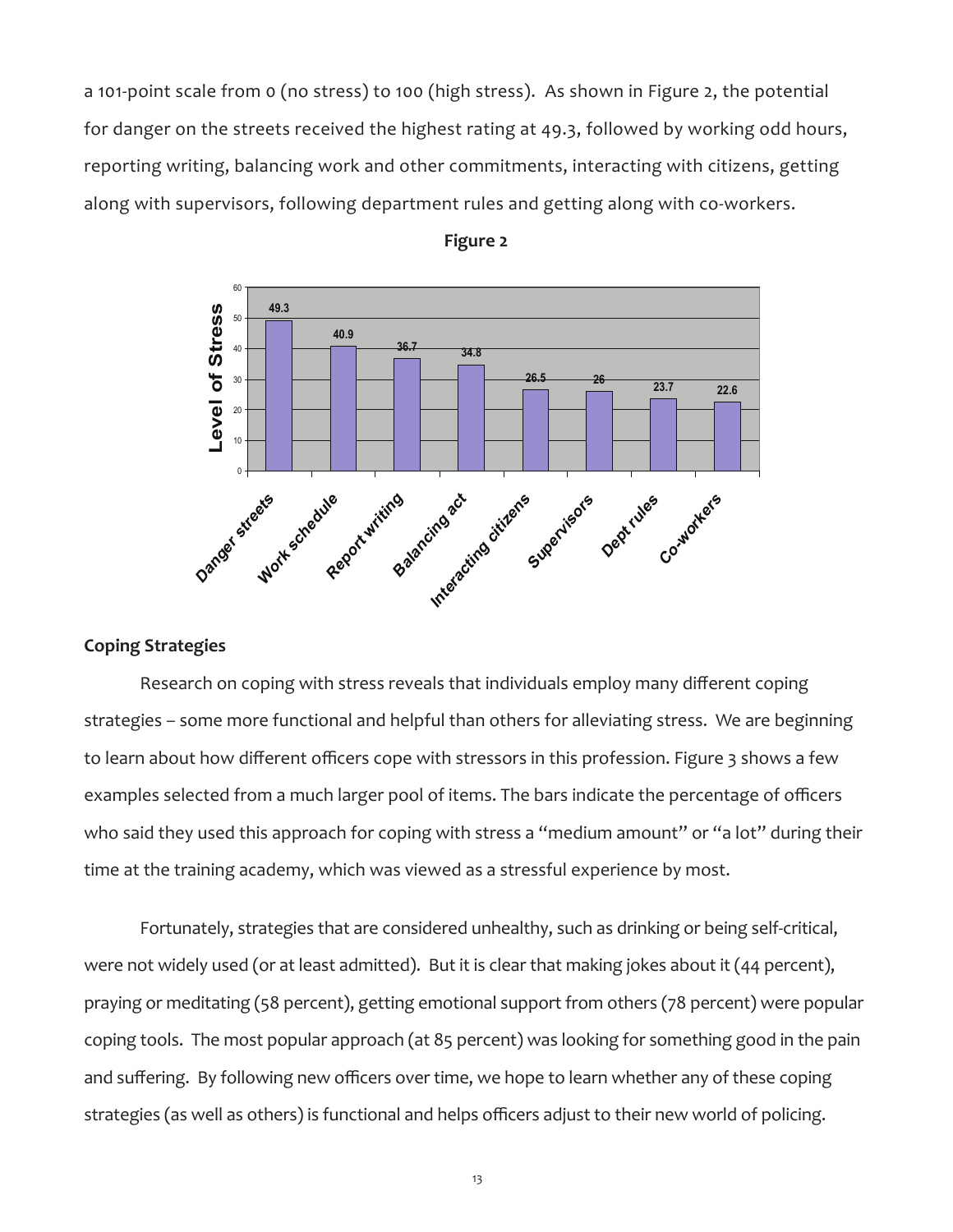



#### **Conclusions and Implications**

The longitudinal study of new police officers has been successful at gaining the full cooperation of both agency-wide and statewide training academies and achieving high levels of participation among recruits while they are at the training academy. Rates of participation declined after officers leave the training academy. Incentives have been helpful, but additional resources are needed to introduce more conventional tracking and follow-up procedures.

This study has been successful at field testing several hundred new measures of police perceptions, beliefs, and behaviors. We are pleased with the variability of responses to survey questions. New officers express a wide variety of attitudes, beliefs, and styles of interpersonal communication. Some of these may predict future success, while others will turn out to be unimportant. Only longitudinal tracking over several years, combined with theoretical guidance, will provide the answers.

Additional validation work is underway and will continue in Phase 2 as we expand the sample and refine the measurement plan. For example, additional data from training academy evaluations, FTO evaluations and agency records will be used to validate self-reports in at least one large city. Furthermore, one-on-one interviews, focus groups, and ride-along observations with selected new officers will allow us to document the experiences of individual officers (including women and minorities) to see how they are adjusting to the police culture and organizational pressures.